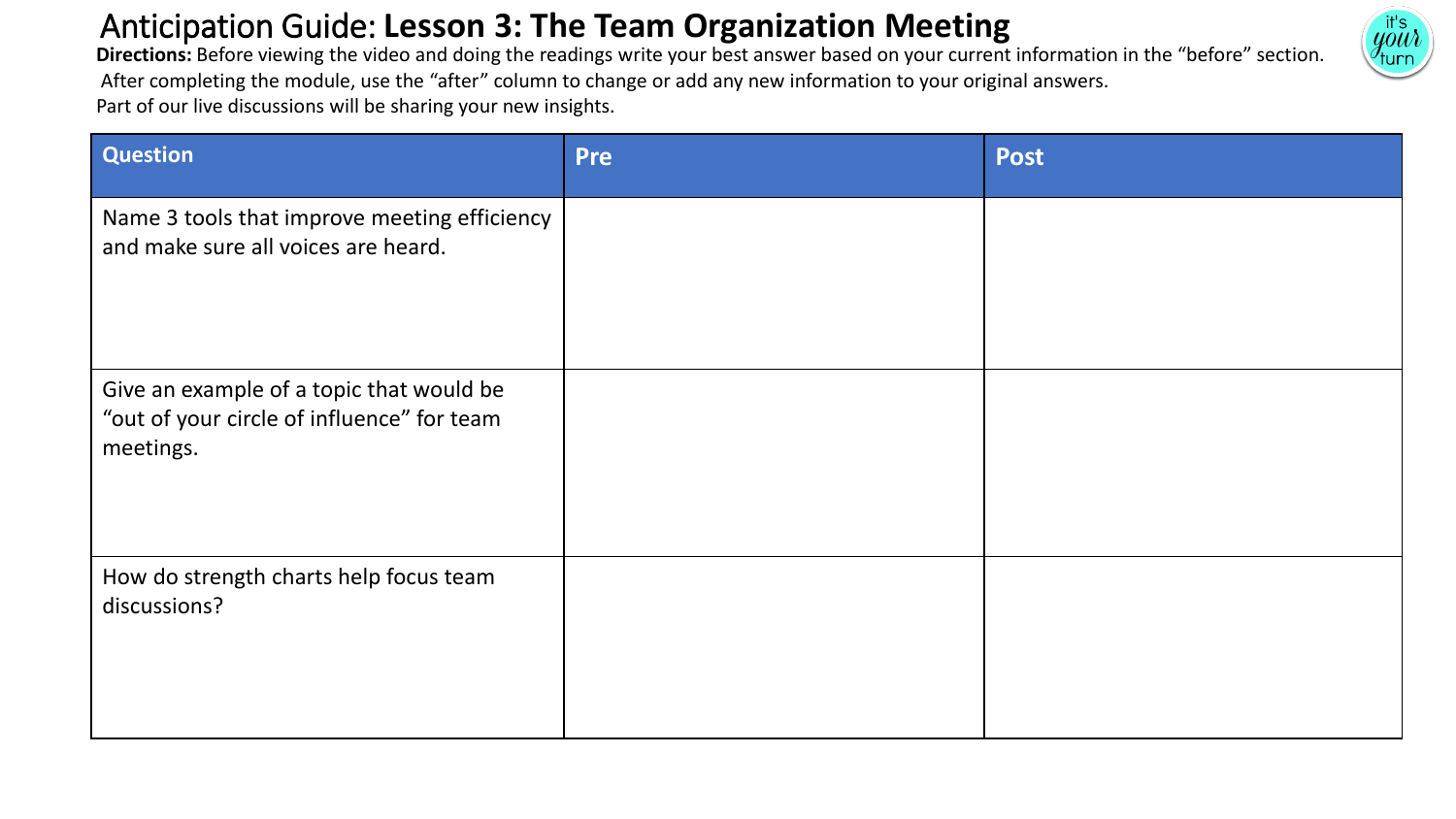#### **Lesson 3: The Team Organization Meeting**

**Note-taking Directions**:

- In each of the left side boxes, note three or more things that you find interesting or important while watching the video or reading the book excerpt. Use *direct quotes, descriptions, or short summaries.*
- In the right side boxes, note your thoughts about the things you wrote on the left. *In general, these would be your own reflections, or questions.*
- **A minimum of three entries in each of the boxes** is required to fulfill the note-taking task. We will use this information as a launching point for our online discussions.

|                                  | <b>Video 1: Team Organization Meeting:</b><br><b>Strengthening Tier 1</b> | <b>Video: Questions or reflections</b>     |  |  |
|----------------------------------|---------------------------------------------------------------------------|--------------------------------------------|--|--|
|                                  | 1.                                                                        |                                            |  |  |
|                                  | 2.                                                                        |                                            |  |  |
| Academic<br>Behavior<br>Problems | 3.                                                                        |                                            |  |  |
|                                  | Reading 1: Relaunching the Process pp. 18 - 20                            | <b>Reading 1: Questions or reflections</b> |  |  |
|                                  | 1.                                                                        |                                            |  |  |
|                                  | 2.                                                                        |                                            |  |  |
| TEACHER<br>TEAMWORI              | 3.                                                                        |                                            |  |  |
|                                  | Reading 2: Team Protocols (timed agendas) pp. 13 - 19                     | <b>Reading 2: Questions or reflections</b> |  |  |
|                                  | 1.                                                                        |                                            |  |  |
|                                  | 2.                                                                        |                                            |  |  |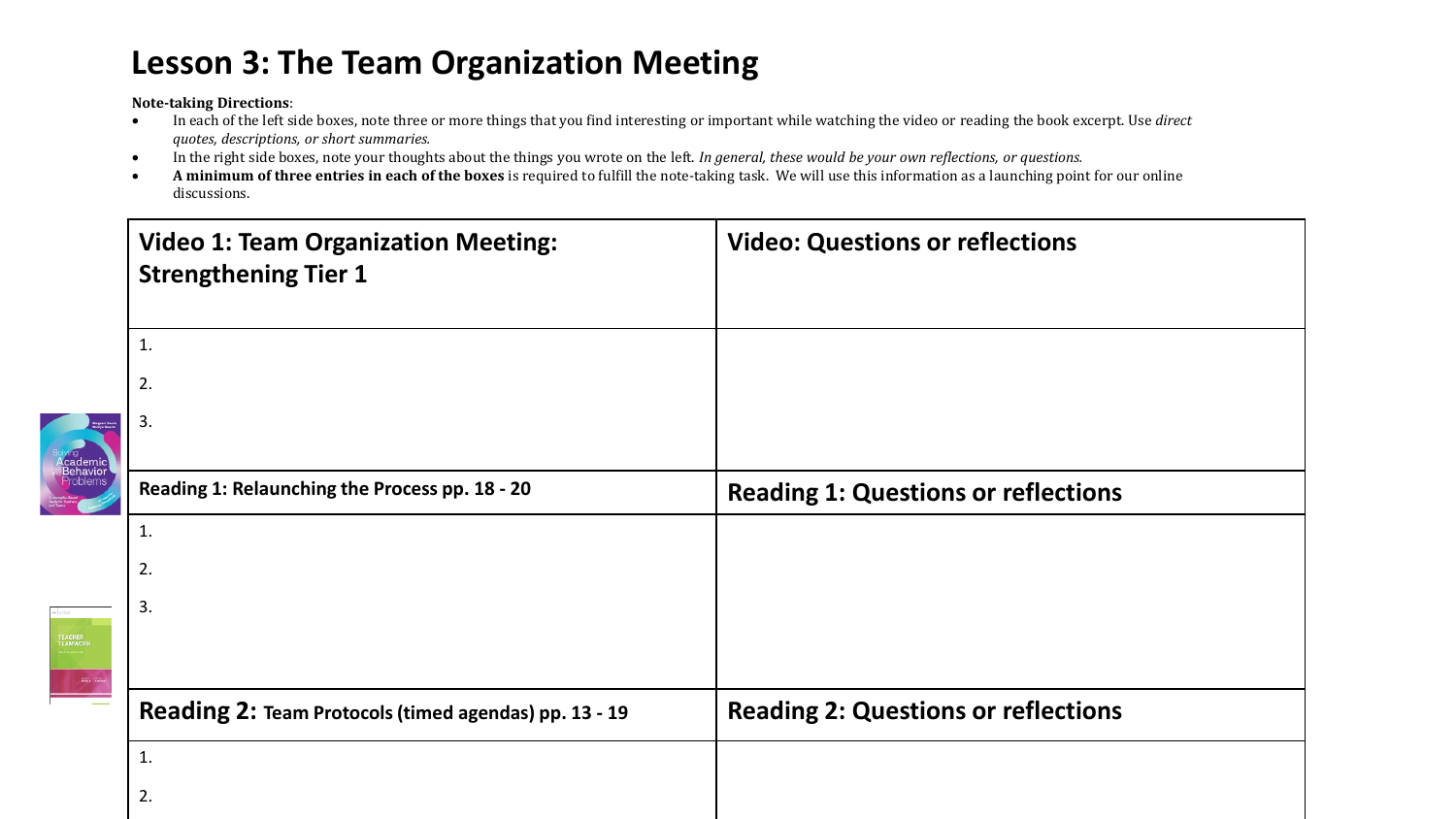**Form A**

# Team Organization Meeting

| General<br><b>Issue</b> | <b>Specific</b><br><b>Concern</b> | <b>Meeting Focus (Skill we want to</b><br>see more of - see charts) | <b>Criteria For Measuring Growth</b> | <b>Start</b><br>Plan | <b>Stop</b><br>Plan |
|-------------------------|-----------------------------------|---------------------------------------------------------------------|--------------------------------------|----------------------|---------------------|
|                         |                                   |                                                                     |                                      |                      |                     |
|                         |                                   |                                                                     |                                      |                      |                     |
|                         |                                   |                                                                     |                                      |                      |                     |
|                         |                                   |                                                                     |                                      |                      |                     |
|                         |                                   |                                                                     |                                      |                      |                     |
|                         |                                   |                                                                     |                                      |                      |                     |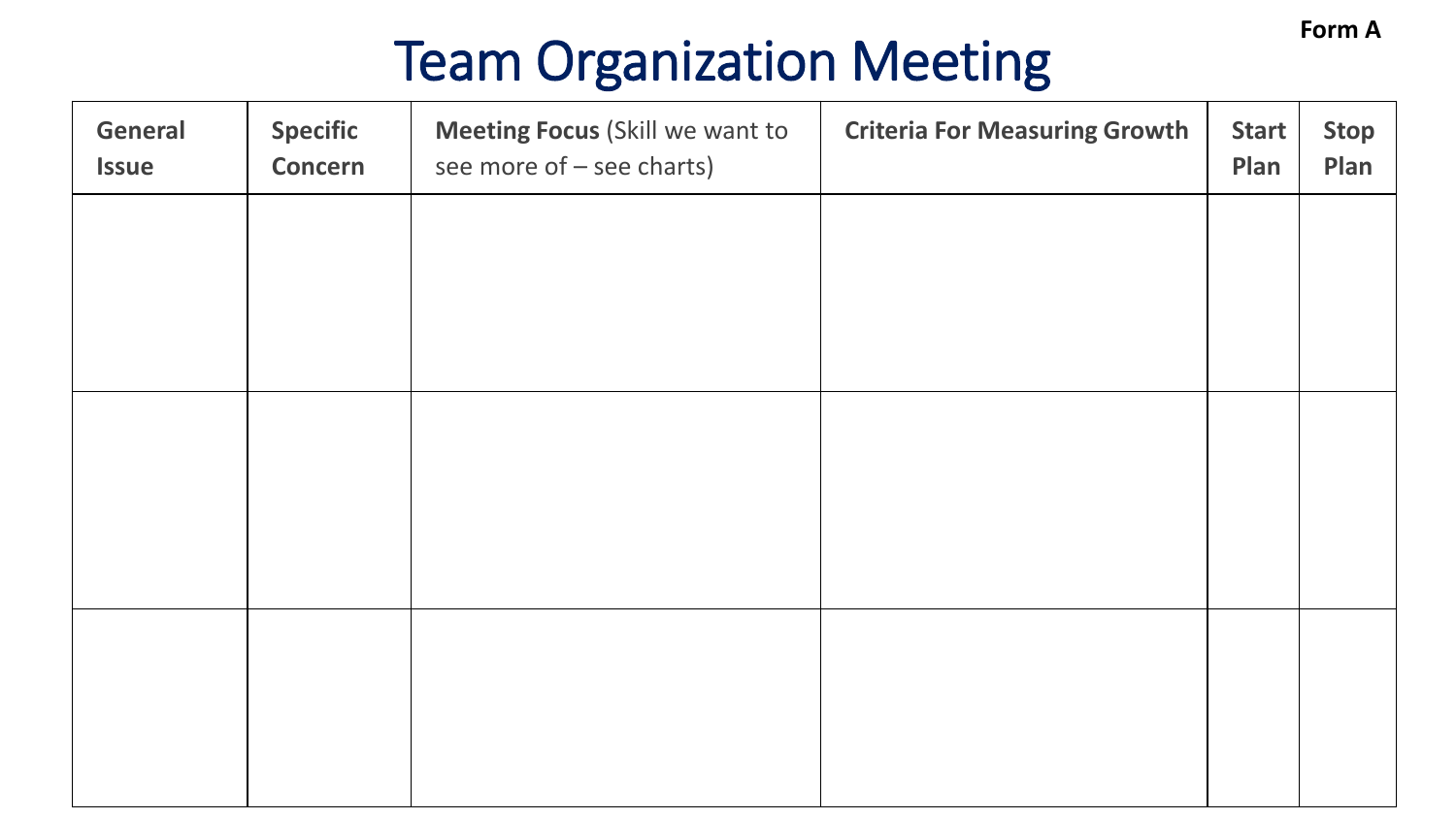**Form C**

## Progress Monitoring Chart For Team Action Plan

| What is being measured |                         |        | How the team will collect data |        |        |                     |
|------------------------|-------------------------|--------|--------------------------------|--------|--------|---------------------|
| <b>Student Name</b>    | <b>Baseline</b><br>Data | Week 1 | Week 2                         | Week 3 | Week 4 | <b>Total growth</b> |
|                        |                         |        |                                |        |        |                     |
|                        |                         |        |                                |        |        |                     |
|                        |                         |        |                                |        |        |                     |
|                        |                         |        |                                |        |        |                     |